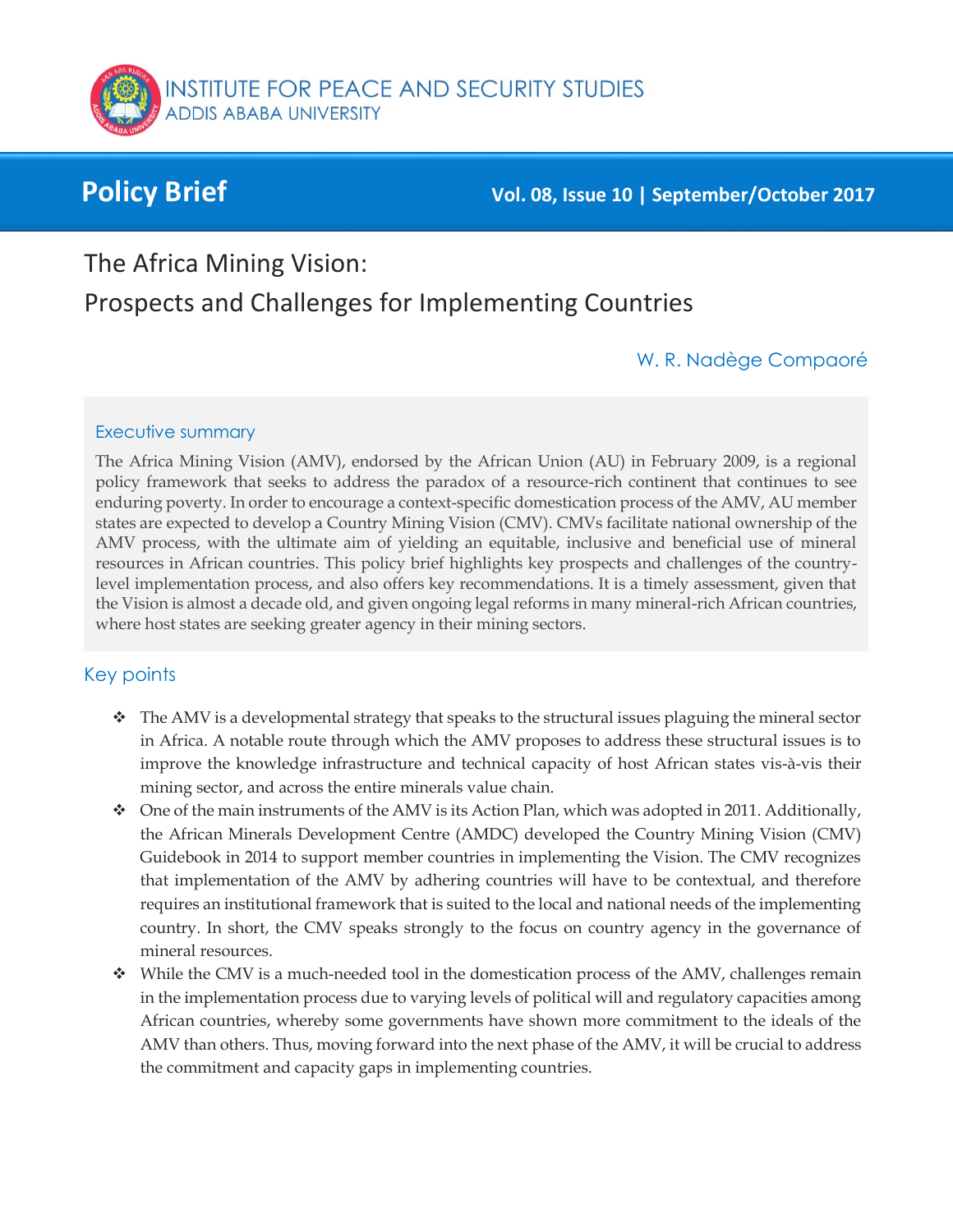## Between collective vision and national ownership

he AMV, a framework adopted by African Heads of State at the 2009 AU Summit, seeks to foster the transparent, The AMV, a framework adopted by African Heads of State at the 2009 AU Summit, seeks to foster the transparent, equitable and optimal exploitation of mineral resources. It is a holistic approach that moves beyond a mere focus on economic growth and includes social, political and environmental considerations. It also aims to "integrat[e] mining much better into development policies at local, national and regional levels."1 For instance, one of the primary areas of intervention of the AMV is to focus on the contract stage. The rationale is that by improving the bargaining power of mineral-rich African states, the latter can negotiate better contracts that address local needs – such as guidelines for formalizing artisanal and small-scale mining (ASM), local content policy requirements and the promotion of local entrepreneurship.

The Vision has been informed by existing initiatives at the sub-regional and regional levels, such as the Yaoundé Vision on Artisanal and Small-Scale Mining or the Africa Mining Partnership's Sustainable Development Charter and Mining Policy Framework. Examples of global initiatives that have also informed the AMV are the Extractive Industries Transparency Initiative (EITI) created in 2002, and the Kimberley Process established in 2003. <sup>2</sup> The Vision has thus benefitted from key lessons learned from these policy frameworks, key of which is the importance of a country's ownership in its mineral governance agenda. The AMV suggests neither a linear or passive implementation process from the regional level to

the national and local levels. Rather, in establishing the African Mineral Development Centre (AMDC) in 2013 as the strategic continental agency responsible for developing the CMV Guidebook in 2014 and supporting countries in their overall implementation efforts,<sup>3</sup> the Vision acknowledges country ownership in shaping unique implementation processes suitable to their national and local needs. Country ownership of this collective vision therefore represents a key innovation of the AMV, though country-level implementation remains a challenge. After highlighting the prospects of the AMV for Africa's mining sector, this policy brief discusses the aforementioned implementation challenges, and closes with policy recommendations.

## Prospects: The AMV as a "New Social Contract to Mine"

n advocating capacity building for host countries, the AMV highlights how information and knowledge asymmetry can weaken the bargaining power of mineral-rich African states, often leading to poor deals that negatively affect access to, and/or distribution of, revenues from mining. Indeed, poorly negotiated deals can further exacerbate economic, social, political and environmental tensions in local communities, especially when host countries are locked in lengthy contracts that are not beneficial to them in the long term. Thus, the AMV aims to ensure that African countries build solid knowledge-based infrastructures that can foster stronger industrial and trade policies for the continent and benefit local communities. I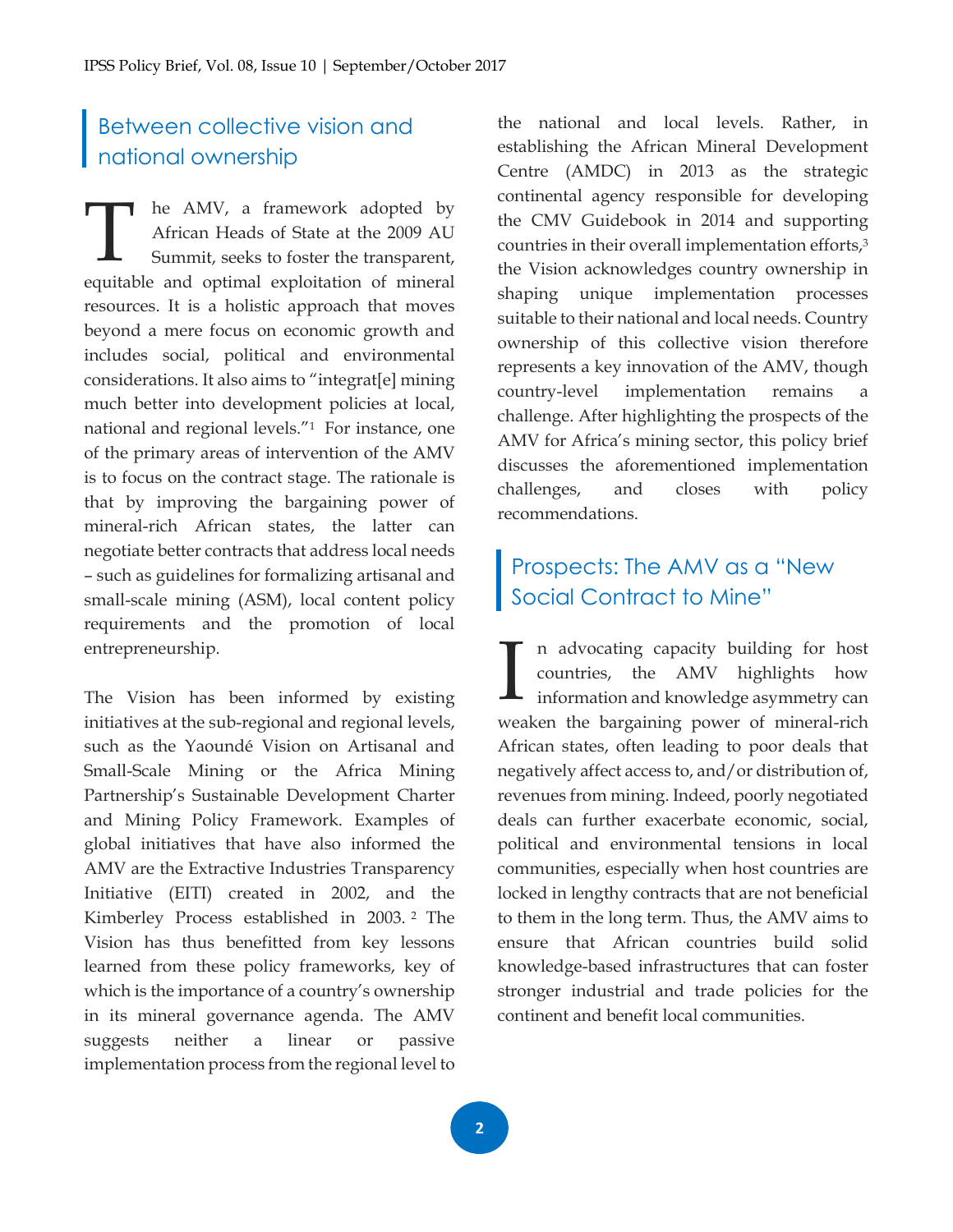By focusing on the needs and interests of African peoples, these reforms are meant to address underlying issues of rent-seeking, benefit sharing and weak institutional capacity in the mineral sector. Since these underlying issues are leading contributors to conflicts born out of natural resource exploitation, the AMV therefore facilitates an identification of structural power imbalances in Africa's mining sector, and can help pre-empt and/or address conflicts that may arise throughout the minerals value chain. Hence, although the AMV is primarily a developmental approach, it can also be seen as a conflict management/prevention tool in mineralrich African countries. In this sense, it is helpful to think of the AMV's provision as a framework for establishing a "new social contract to mine"4. Thus, in contrast to Washington Consensus-led mineral reforms that saw the liberalization of mining codes across Africa,<sup>5</sup> the AMV highlights the AU's leadership in framing an approach that asserts greater agency of host states vis-à-vis international financial institutes (IFIs) and foreign investors, and one that places local concerns at the centre of the development agenda. One such concern is the AMV's recognition that artisanal and small-scale mining (ASM) has an important developmental role in Africa, given its prominence in the continent.

By setting in motion the Country Mining Vision, the AMDC envisioned a process that will recognize the collective agency of African countries over their mineral resources, while allowing for a dynamic, contextual implementation process at the country-level. In doing so, it allows implementing countries to integrate the Vision into their own agendas and structures, thus systematically adapting the AMV into policies that fit the countries' needs. For instance, Chad, one of the latest countries to start a CMV process, revised its Mining Policy and Code to ensure that it aligned both with the AMV principles and Chad's developmental goals. <sup>6</sup> Among other mechanisms, key areas of intervention through which the AMV supports the developmental needs of African countries are: the creation of an African Minerals Governance Framework (AMGF) initiative, the Geology and Mining Information Systems, the Blue Economy initiative, the AMDC's work against Illicit Financial Flows, capacity-building for contracts negotiations, and planned work to help enhance Green Growth initiatives.<sup>7</sup> Countries such as Ghana, Guinea, Kenya, Lesotho, Malawi and Sierra Leone have made good progress towards aligning their mineral regimes with the AMV principles, so as to yield a win-win outcome for both host states and investors.<sup>8</sup>

## Implementation challenges: AMV vs. CMV

s a shared vision, the CMV Guidebook identifies the following key steps that a country should follow in order to become CMV-compliant: U

- 1. Establishment of a coordinating body
- 2. Analysis
- 3. Implementation plan
- 4. Implementation
- 5. Stakeholder engagement throughout the above steps
- 6. Monitoring and evaluation<sup>9</sup>

A recent analysis of CMV implementation by AMDC experts shows that member countries (including Ghana, Lesotho, Malawi and Sierra Leone) have implemented "varied priorities in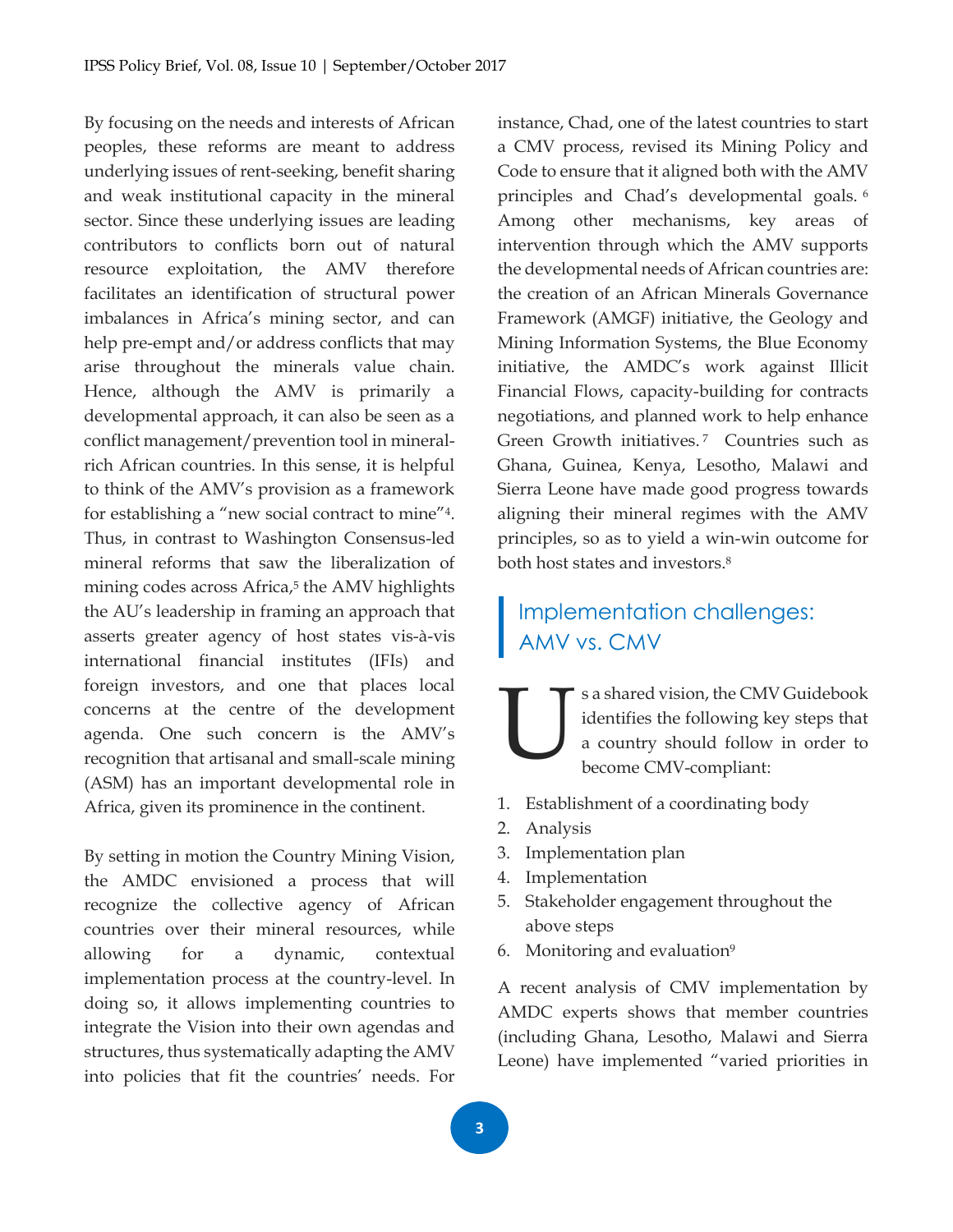the AMV" at the country level<sup>10</sup>. For instance, while countries such as Lesotho have undertaken a "systematic" approach to domesticating their CMV, others such as Tanzania and Mozambique have adopted a more "targeted" approach.<sup>11</sup> Furthermore, as of November 2017, only 27 African countries are developing a CMV process. This suggests that: (a) not all AU member states have begun the implementation process; and (b) those currently implementing the AMV may be implementing some priorities and not others, in the case of the targeted approach. In other words, there is a long road ahead in concretely improving both implementation rates and impact at the regional level, due to a lack of strong political will among countries. This slow progress could also be explained by the fact that both the coordination platform established in 2013 (the AMDC) and the resulting CMV guidebook developed in 2014 are very recent developments.

The AMV was created through a top-down approach, as the initial endorsement of the vision by AU leaders suggests. This has led to unintended consequences, such that grassroots civil society organizations, local communities and other groups outside the state are not always included in major discussions concerning the implementation of the CMV in various countries. Yet, without the participation of non-state actors and local communities in key policy mechanisms, the vision of embedding a multi-level governance approach within the AMV (local, national, regional) will remain mostly aspirational.

## Conclusion and policy recommendations

ne of the AMV's goals is to support African states in negotiating better terms for the exploitation of their mineral resources, especially by reducing information asymmetry between host reducing information asymmetry between host and the exploitation of their mineral resources, especially by reducing information asymmetry between host states and foreign investors and enhancing the technical capacity of the former. Moreover, the fact that the AMV prioritizes country ownership of the implementation process through the CMV speaks to the prioritization of national and local needs as the Vision's core developmental concern. Given the prospects and challenges assessed above, the following policy recommendations are worth considering:

◆ Provide more discussion platforms that will raise awareness on the need to operationalize CMVs, in order to increase implementation rates regionally. Indeed, there has been fierce competition for the implementation of various global initiatives in the last decade, many of which are pushed by powerful donors. This results in some initiatives receiving top priority over others, often based on donor-driven incentives. It must be stressed, however, that in order to advance the AMV's goals, the latter should not become donor-driven, at the risk of foregoing African ownership of the process. Instead, ongoing discussions should highlight success stories and emphasize the political will required to achieve these success stories. In short, setting a clear agenda that prioritizes the quantitative and qualitative commitment of AU members to the CMV process could translate into a stronger implementation process, and support much needed structural change in Africa's mining sector.